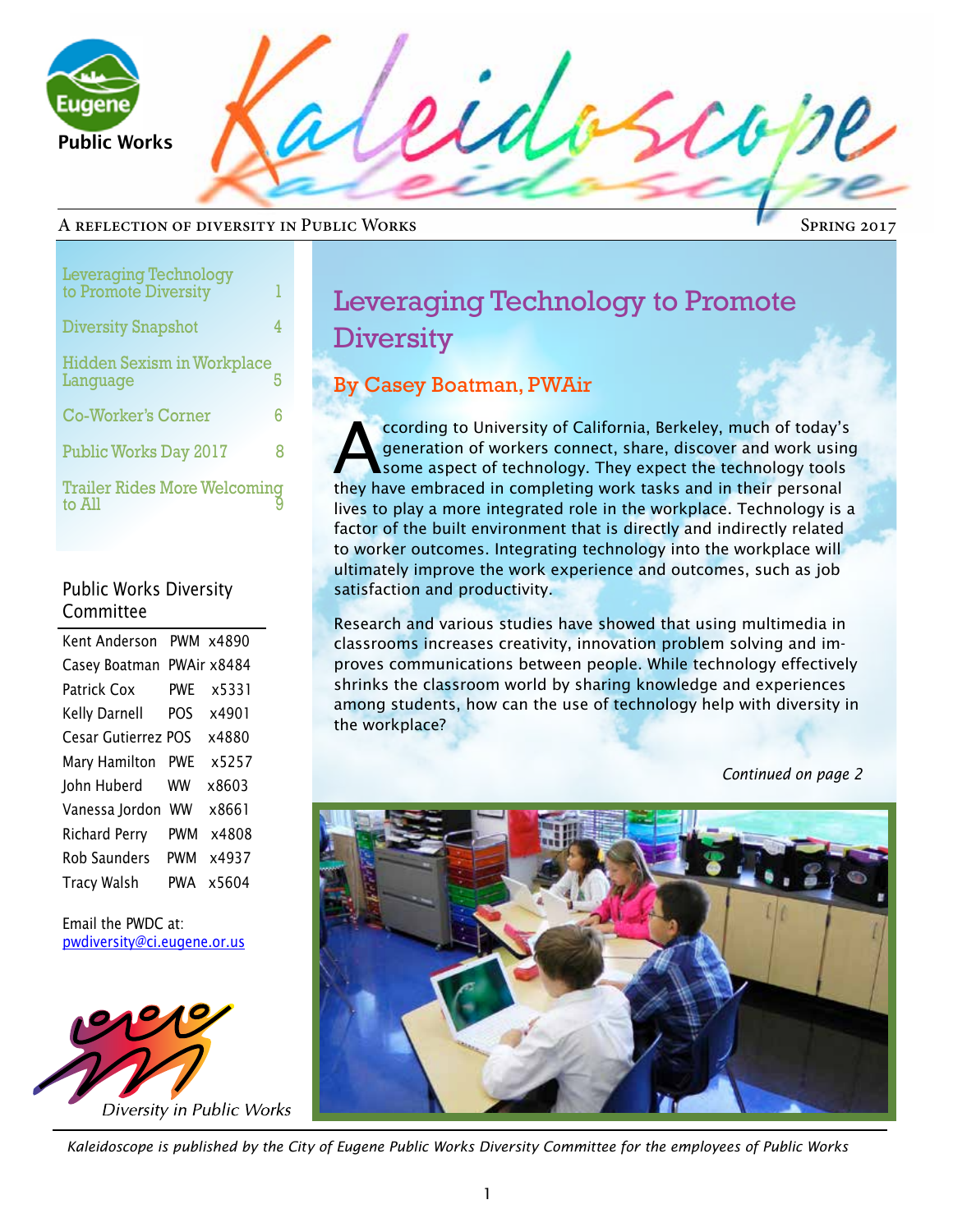### Training

Technology can assist employers with training. According to the United States Office of Personnel Management (OPM), rapid advances in technology have transformed the workplace and changed the way we learn by impacting the interpersonal communication and collaboration. Many agencies have started implementing different technologies into their learning and development programs, using these tools to cut training costs, reduce carbon footprint, and increase continual learning outside the classroom.

### Communication

Communication, specifically the internet and internal intranets enhance communication among employees. Organizations can have a diversity page on intranet sites that highlight differences. These easily accessed pages can help promote diversity in the workplace by having a place for employees to easily learn about each other, individual cultures and customs.

### Accessibility

According to the Partnership on Employment and Accessible Technology (PEAT), accessible technology improves productivity, helps retain talent, and reduces costs. Having an accessible and usable technology infrastructure allows all employees, including employees with disabilities, to succeed on the job. You don't have to have a disability to benefit from accessible technology. Some accessibility features actually help all users to be more productive.

Employers have a legal responsibility to provide an accessible workplace. Providing accessible workplace technology may help ensure compliance with various employment laws and regulations and reduce risk associated with lawsuits. But beyond mandates, providing ICT that all employees and customers can access is a basic issue of fairness and workplace equality, helping to promote positive employee relationships and good public relations.

#### Language

Our planet has over 7 billion people who speak between 6,000 and 7,000 different languages, according to the European Day of Languages website. Technology and software can enable communicators in the workplace to better understand coworkers and customers, creating loyalty among customers and inclusion among employees.



Integrating technology into the workplace will ultimately improve the work experience and outcomes, such as job satisfaction and productivity.



Kaleidoscope Spring 2017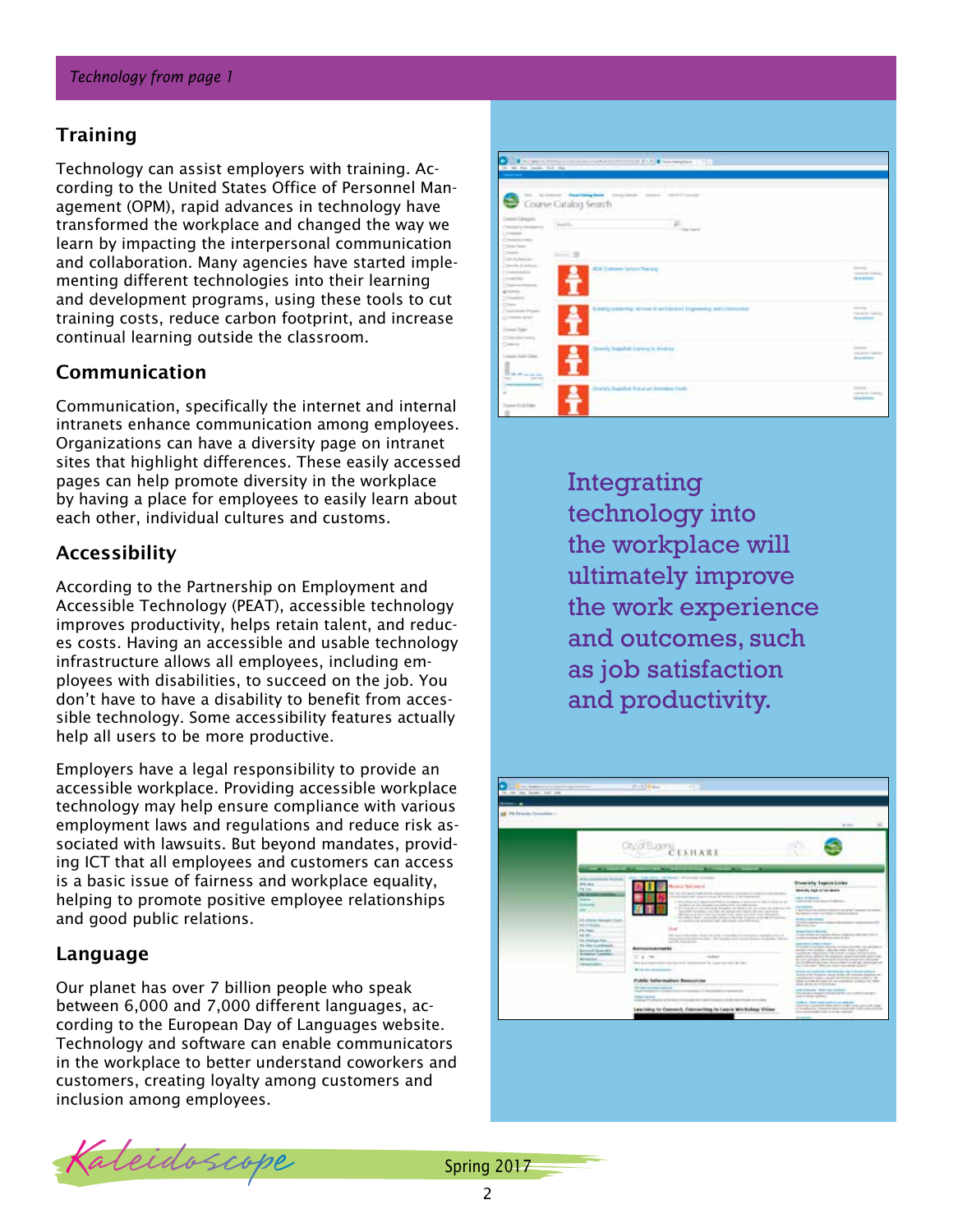## Global Workforce

Creating a culture of shared values in a domestic environment is difficult; maintaining an ethical and cohesive culture across country boundaries presents more challenges for today's employers. Leveraging technology helps bring multi-national workforces together. This is accomplished through the use of internet meeting applications like Skype, telecommuting, desk sharing, agile workplaces, open office concepts, flexible work schedules, wellness programs and Cloud-based storage, accessible from anywhere with an internet connection.



## Recruiting

Companies must pull applicants from a diverse pool using the best techniques. Many of these techniques are leveraged through the use of technology for recruiting tools. Strong diversity management can provide organizations with a competitive advantage in the marketplace. As global and regional demographics change, the continued growth of an organization may depend on attracting and retaining qualified employees who offer different perspectives and are better able to understand the diverse backgrounds of the customers, clients and communities they serve. In order to attract and retain these highly desired employees, organizations need to work diligently to incorporate an effective diversity program into the workplace.

Technology can assist employers with recruiting a diverse workforce. Google, Twitter, Facebook and Yahoo report that three to four percent of their workforce is black or Hispanic, and men outnumber women by more than two to one. Tech companies,

according to a report on PBS NEWSHOUR, are investing hundreds of millions of dollars to address the racial and gender imbalance. Officials at Google have shown that one of the number one characteristics of a high performing team is that the team members feel comfortable and safe, and they're able to trust the people around them. Competition for talent is fierce in today's global economy, so companies need to have plans in place to recruit, develop and retain a diverse workforce.

#### Retention

According to the Human Rights Council of Canada, employees who are engaged are more productive, content and more likely to be loyal to an organization. When organizations leverage technology, they are more likely to discover that employees feel satisfied, safe and will work to their full potential and they are more likely to stay put.

### Conclusion

Workforce diversity and inclusion promotes employee productivity, retention, team collaboration and commitment, all of which add value to the services provided to customers and the livelihood of an organization's employees.

A successful diversity program can give organizations an edge if the program is managed correctly, supported by leadership and employees at all levels, and aligns with the business strategies of the organization. Companies and organizations that leverage technology in their diversity initiatives are often more profitable and have happier employees and customers.

#### THIS IS YOUR NEWSLETTER!

If you have an experience, event or perspective that you feel would provide insight into our diverse world that you'd like to share with others, please send it to

pwdiversity@ci.eugene.or.us.

Article ideas are also encouraged.

Thanks!

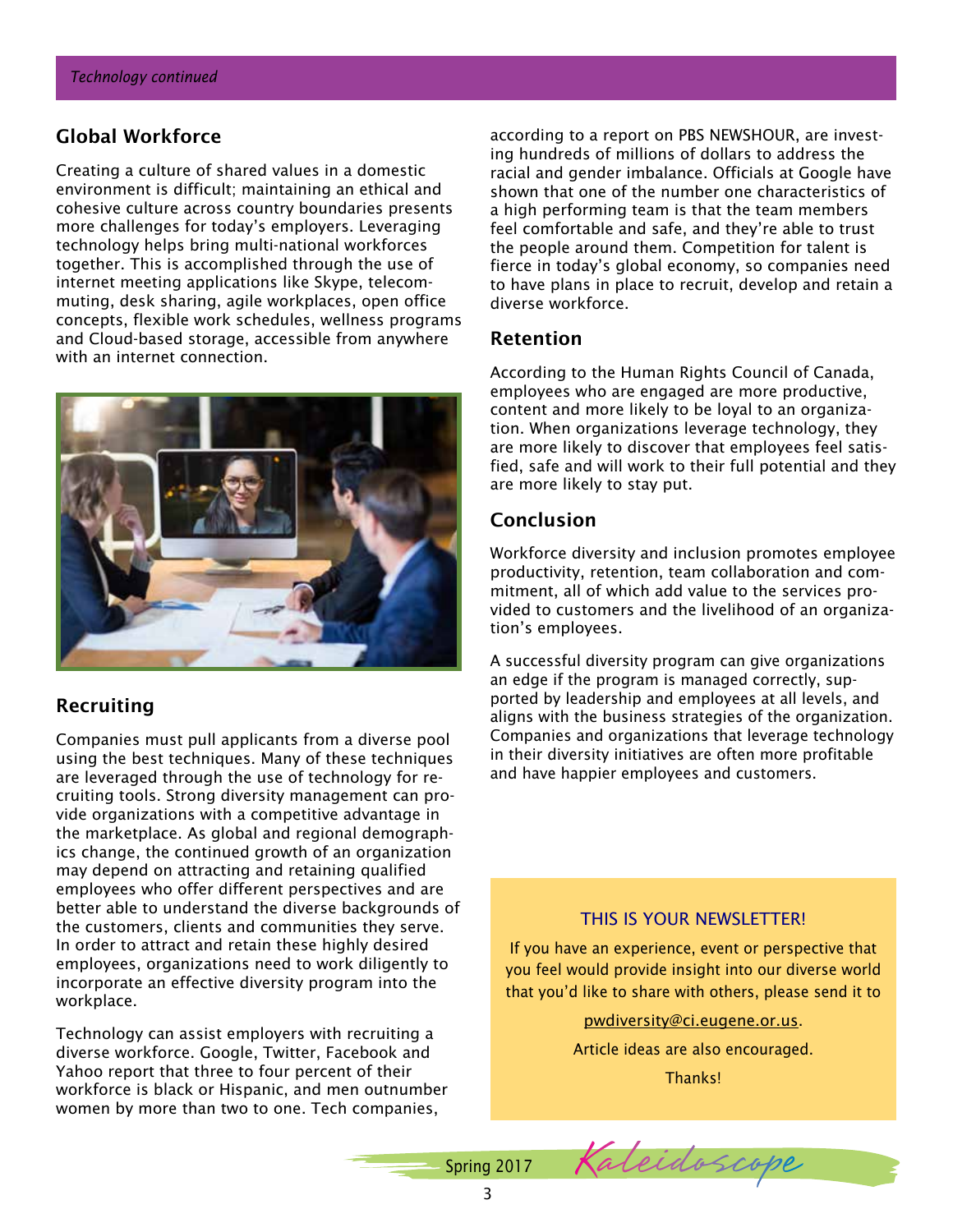## Diversity Snapshot: Focus on Social Impact Tourism

## by Patrick Cox, PWE

Social Impact Tourism—if that sounds like<br>three unrelated words to you, then you'd<br>ter attend the June Diversity Snapshot: For<br>social Impact Tourism Emily Farthing, the three unrelated words to you, then you'd better attend the June Diversity Snapshot: Focus on Social Impact Tourism. Emily Farthing, the City of Eugene's Sunday Streets Coordinator, will be presenting this topic. Emily recently returned from working for a social impact tourism company in a favela of Rio De Janeiro.

One purpose of social impact tourism is to break down the stereotypes that keep people from visiting some places, like the favela, and even Rio de Janeiro itself. Emily will be showing pictures from her trip and talking about the urban designers she met while in Brazil. To learn more about this fascinating topic, join us in Building 2 at the Roosevelt Yard on Thursday, June 29, 2:00 to 3:00 PM.





One purpose social impact tourism is to break down the stereotypes that keep people from visiting some places...

## PWDC MISSION STATEMENT

*The City of Eugene Public Works Department is committed to fostering understanding, communication and respect among all members in the department.* 

*We believe in a department that is accepting of everyone so that we capitalize on the strengths emanating from our differences. By drawing on our individual strengths, we believe we can create an optimum and respectful workplace, one that can attract and retain a diverse workforce, allowing us to serve the community from which we come more effectively.*

*We believe that an inclusive diversity program is pivotal to reaching our professional potential, both individually and collectively.*

#### GOAL

*The goal of the PW Diversity Committee is to promote a workplace free of harassment and discrimination. We recognize and respect diverse viewpoints, cultures, and life experiences.*



Spring 2017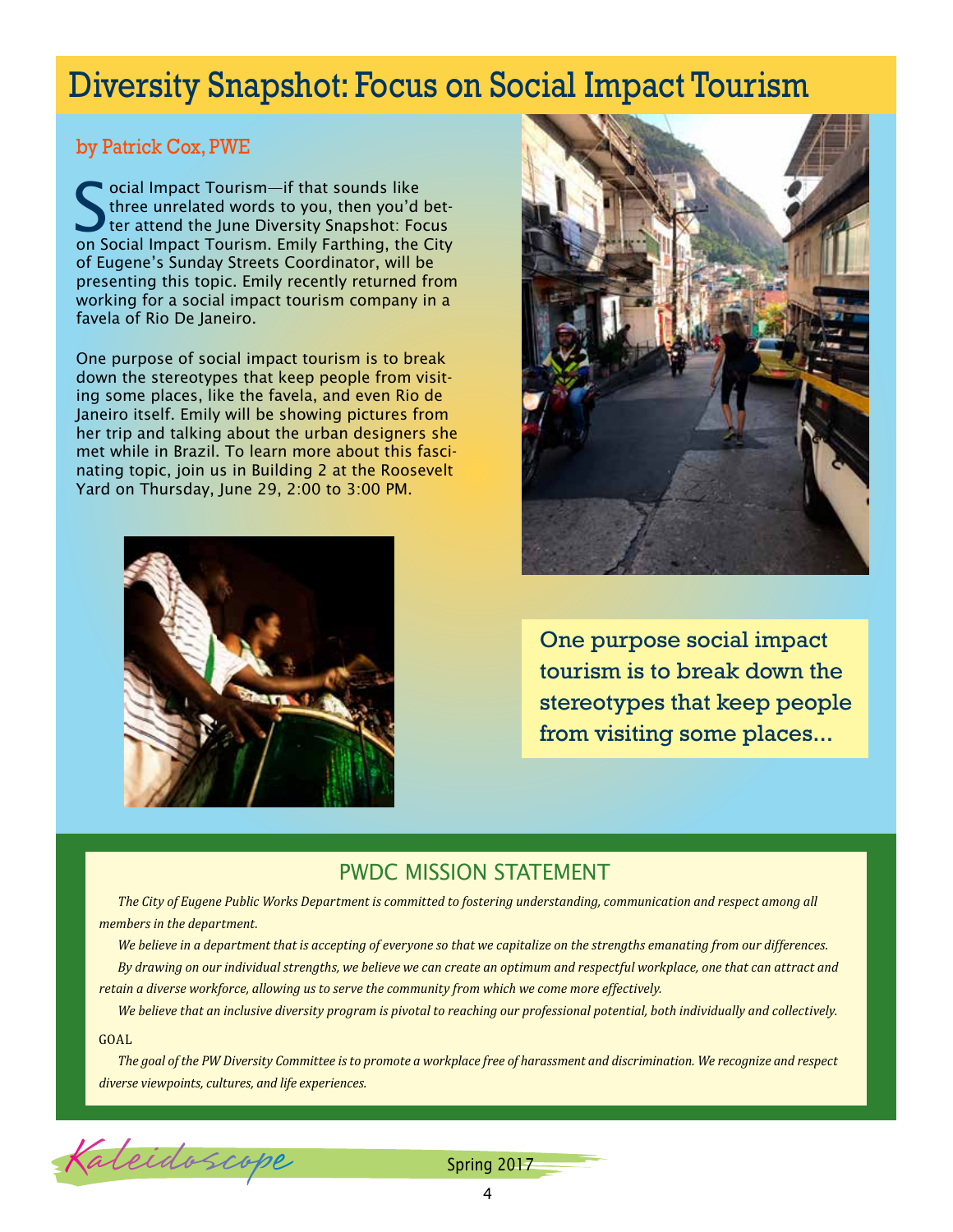# The Hidden Sexism in Workplace Language

## by Vanessa Jordan, WW

Mark Peters wrote an article for BBC Capital on a<br>derogatory and discriminatory form of commu-<br>nication that many do not realize they express, derogatory and discriminatory form of communication that many do not realize they express, often multiple times a day. He writes about the use of feminized terms that are not just outdated but also not allowed in the work place. In addition, Peters talks about their subtle counterparts, numerous of which are used subconsciously. We no longer use the terms lady cook, lady nurse, cousiness, or authoress, but waitress, hostess and stewardess are still around. Despite looking back and seeing how far we have come from the early years of gender discrimination, Peters states "there's mounting evidence, anecdotal and scientific, that gender-propelled language and attitudes are still common." He gives the example of performance reviews, stating that "women tend to receive feedback that's vague… such as a disproportionate amount of comments on communication style." While in comparison "men get clearer feedback about specific skills related to actual job performance."

Language is a funny thing, it is dynamic and ever changing to fit the people who speak it.

The author talks about the lingering stereotypes that can be found imbedded in our language, from "man on man" and "middle man" to "poster boy," but their



feminized counterparts tend to hold a negative tone. "Debbie Downer, Prima Dona, and drama queen" all invoke the image of a spoilsport, a party pooper, someone no one would want around to ruin their fun. A wing man on the other hand, will be there for you and give you a helping hand. Peters notes that an executive from Facebook, Deb Lou, has been documenting a list of these objectifying terms to become better aware of their use in the workplace.

The other form of language he finds is the use of agentic and communal terms or phrases that target gender specific stereotypes:

"Communal language is mainly applied to women, and it invokes stereotypical female traits like being supportive, showing warmth, and helping the team. Agentic language is mainly applied to men and is more about getting the job done, taking charge, and being independent."

Peters reminds readers that many people, both men and women, do not fit either of these terms but also participate in both. JoAnne Wehner from the Clayman Institute for Gender Research explains how the agentic mode can be described as "the language of I" and the communal move "the language of we". Mark Peters says this can create a box around people, forcing them to concede to the norms. In addition, "man centric" terms often used in work place lingo can "reinforce the idea that the workplace is (or should be) a man cave with water coolers."

Language is a funny thing, it is dynamic and ever changing to fit the people who speak it. Peters includes in his article about how certain words, such as "guys" can have multiple meanings. Guy can mean just one man or person, but guys can includes a group of people, some men and some women, therefore the term is subject to interpretation. But he questions what is acceptable in the work place, would folks be more appropriate? The author concludes with an examination of past terms and looks ahead to what, in the future, may be deemed unacceptable that we, today, use without hesitation.

Read the article by Mark Peters BBC Capital, March 30, 2017 http://www.bbc.com/capital/story/20170329-thehidden-sexism-in-workplace-language

Spring 2017

Leido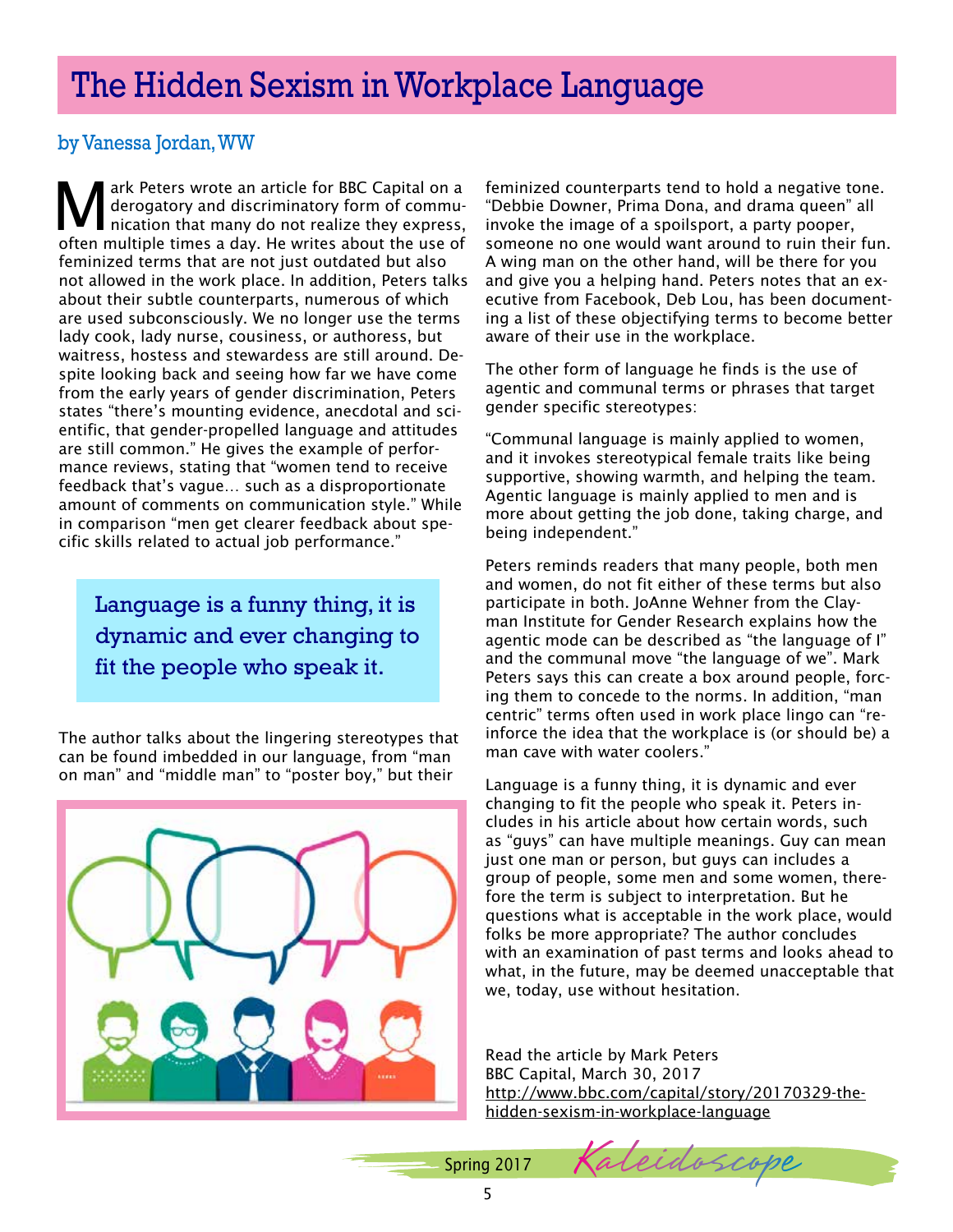# Co-Worker's Corner — It's About Us!

## An Introduction to the Public Works Diversity Committee



*Kent enjoying the outdoors*

### Kent Anderson

Utility Coordinator/Inspector Maintenance Division

Hometown: Spokane Washington

College: Eastern Washington University

Major: Undergrad – Industrial Technology; Masters – Urban Regional Planning

My biggest adventure: When I was 16 I spent a year in South America

This always brings a smile to my face: Waterfalls and Sunsets

Game love to play: Soccer

Something very few people know about me: I'm a runner.

"Getaway" place: The beach!

Athlete or Team I enjoy watching: Galen Rupp

My dream job is: Teaching Urban Planning in Thailand

My most prized possession: 2 Megalodon Teeth – Fossil Shark Teeth

Activity like to do in or around Oregon: Go to all the Parks

Hobbies: Kayaking and hiking

My teammates describe me as: Quiet



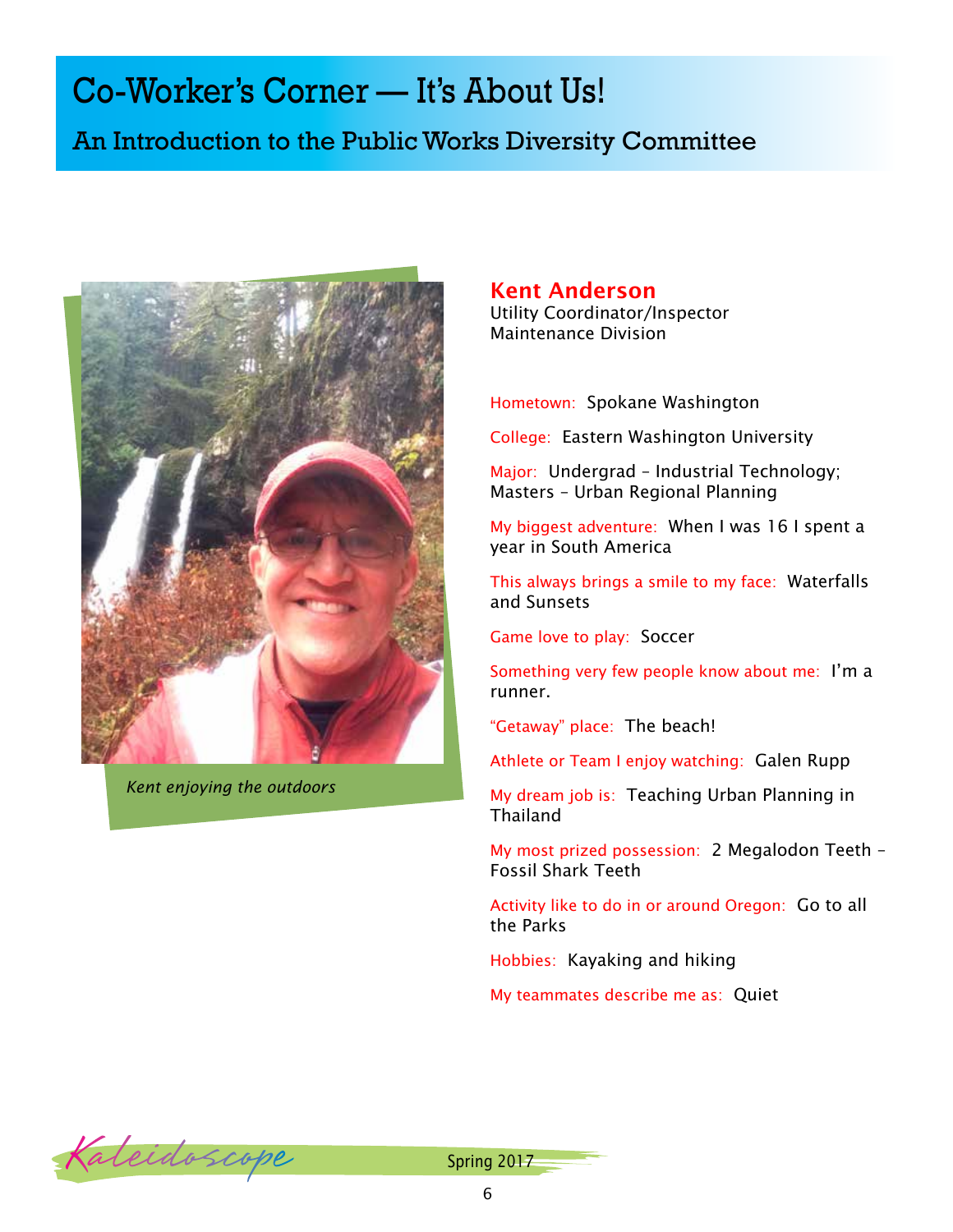# Co-Worker's Corner — It's About Us!

## An Introduction to the Public Works Diversity Committee



*Richard and a friend*

## Richard Perry

Fleet Radio Communications Manager Maintenance Division

Hometown: Lakewood California

College: Oregon State University

Major: Engineering

Professional Ambitions: Positive change for humanity

My biggest adventure: Raising 4 kids by myself

This always brings a smile to my face: Bugs bunny cartoons

Game love to play: Football

Something very few people know about me: Rode my bike from Eugene to Yachats: 101 miles over Forest Service roads

"Getaway" place: Riviera Maya

Person I would like to have dinner: Jimmy Carter

Athlete or Team I enjoy watching: Daughter's high school basketball team

My dream job is: Retirement  $\odot$ 

My most prized possession: My dad's guitar, a 1946 Martin D48

Activity like to do in or around Oregon: Wine tasting

Hobbies: Play guitar

Musical Artist or group: Eddie Van Halen

My teammates describe me as: Dependable

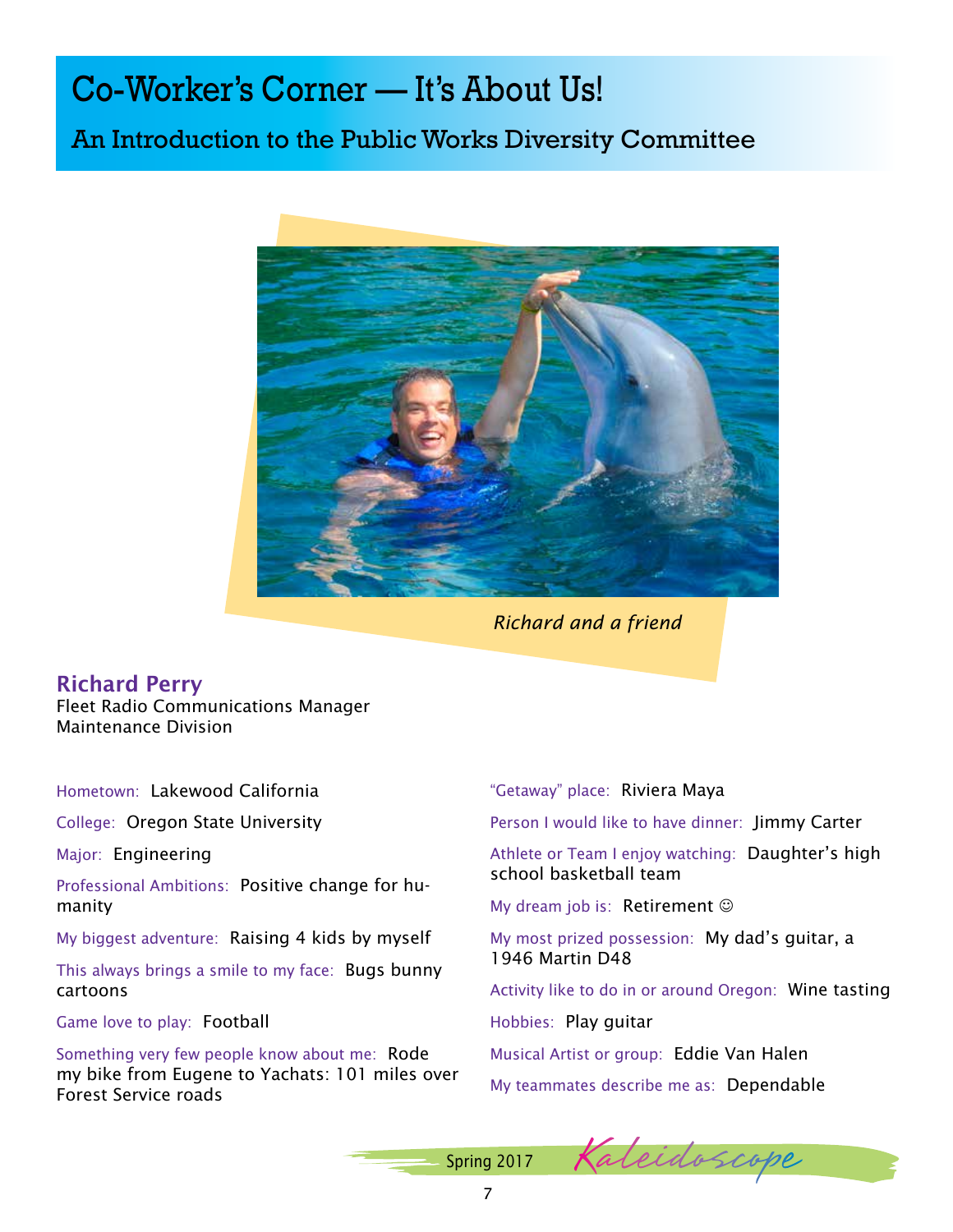# Public Works Day 2017

It was a beautiful spring day, full of smiling faces and orange vests. More than 2700 visitors flocked to the Roosevelt Yard to learn how Public Works makes lives better through the services we provide each day.

Thank you to everyone who helped make this annual event a success. From planning and setup, to staffing and cleanup, as well as keeping the rest of the city running smoothly while the little ones laughed and learned, thank you for your contribution!